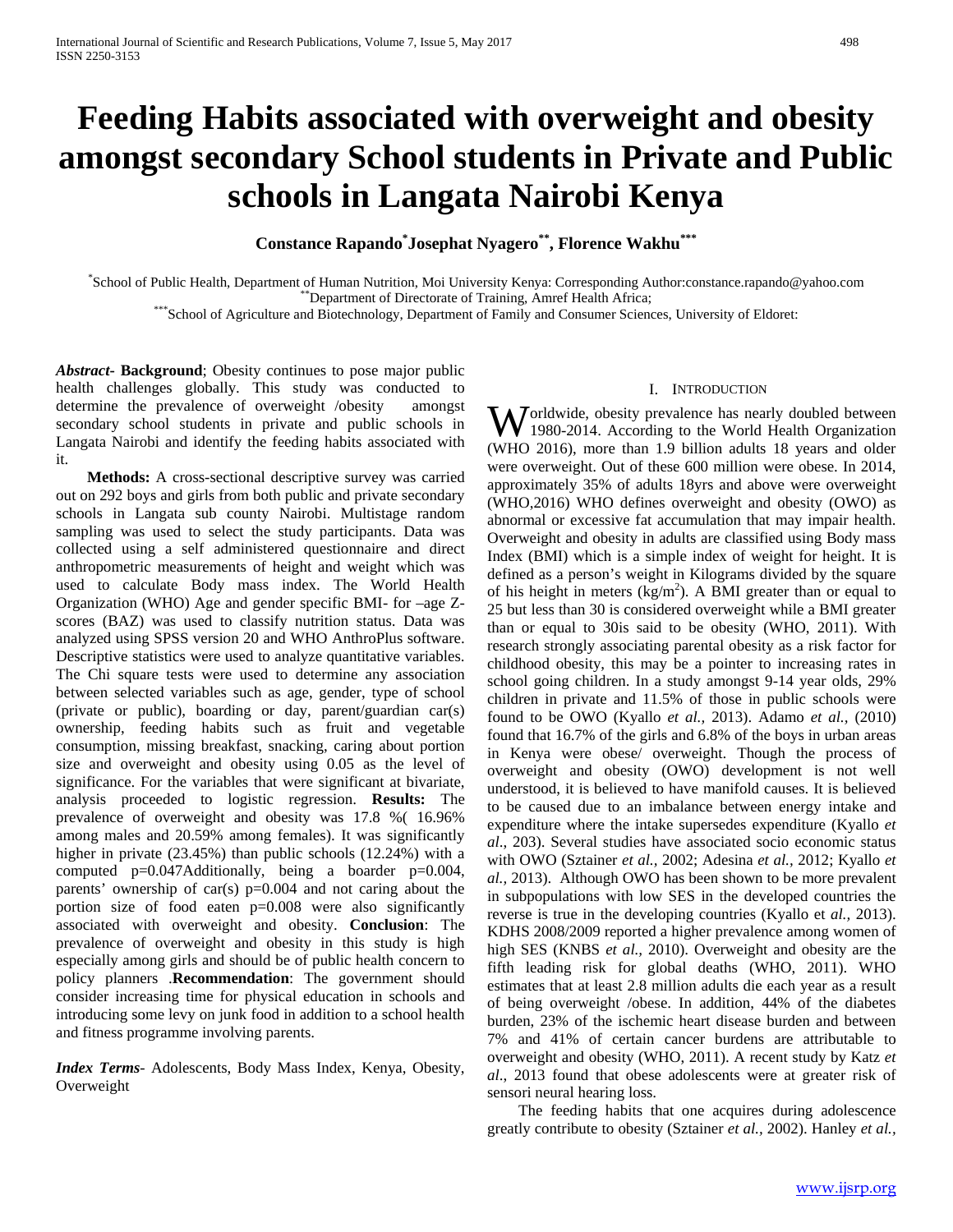(2000) found that it is not only the amount of food intake but also its dietary composition and quality are factors that determine the prevalence of overweight/obesity. This is because dietary patterns, particularly among children and adolescents, which have been marked by low consumption of fruits and vegetables and an increased consumption of sandwich biscuits, snacks, sweets, and sodas, have often been associated with the overweight/obesity in this range. Another study by Corder *et al*., (2011) also revealed that frequent breakfast consumers had a higher total intake of energy but had lesser chances of being overweight than their counterparts who skip breakfast. Studies have found an association between teenage overweight and adulthood obesity (Domingo *et al.,* 2007) especially among girls (Murage, 2013) a risk factor for early deaths, cardiovascular diseases, hypertension, some types of cancers asthma, and obstetric problems in adulthood. Most linked to schooling are stigmatization (Pearce *et al.,* 2002; Bray, 2004) and hearing loss which may affect learning (Katz *et al.,* 2013).

 Hence, this study sought to determine the prevalence of overweight and obesity amongst high school students in public and private schools and to identify the feeding factors associated with it as a follow up on other studies (kyallo *et al.,* 2013). Most importantly it sought to generate evidence that will be brought to the attention of the concerned parties i.e. parents, schools, policy makers such as the Ministry of Education (MoEST), Ministry of Health (MOH) so as to take action towards preventing it.

## II. MATERIALS AND METHODS

## *Study design, setting, population*

 This cross sectional descriptive survey was carried out over a period of two weeks on 14-18 year old secondary school boys and girls in Langata sub county, Nairobi Kenya. Langata is a residential area in Nairobi which comprises of areas such as Karen inhabited by people of high socioeconomic class and Kibra, a slum. In essence, opulence and poverty thrive within Langata. Like most of Nairobi city Langata is well served with hotels, restaurants such as Ken chic, java and a good road network, modern congested housing hence a sedentary lifestyle is unavoidable

 *Sample size, Ethical approval, inclusion/exclusion criteria.* Ethical approval was sought from Institutional Research and Ethics Committee (IREC) of Moi University, and study approval from National Commission for Science, Technology and Innovation (NACOSTI). Based on a previous study by Kyallo *et al.,* 2013, Varkessier's. *et al,* 2003 formulae n=p1(1-p1)+p2(1  $p2)e<sup>2</sup>$  was used to select 292 boys and girls to participate in the study using Multistage sampling technique since this was a comparative study. Students suffering from any known illnesses such as heart disease, asthma, sickle cell were also excluded from the study (Adesina *et al.,* 2012). The school Principals and parents signed consent forms whereas students signed assent forms having been told that participation was purely on voluntary basis.

## *Data Collection procedure*

 Data was collected using a piloted self administered questionnaire in which the students were asked to fill in their socio demographics such as age, gender (Mesas *et al*., 2012) type of school (private/public. boarding/day) (Kyallo *et al.,* 2013), type of residence, mothers level of education,, car ownership by parents/guardians, amount of pocket money given per month, qualification for Constituency development fund for school fees subsidy. They also self reported on their feeding habits such as frequency of snacking (Goldfield *et al.*, 2011), fruits and vegetable consumption (Mello *et al*., 2010), frequency of skipping breakfast (Corder *et al.,* 2011) mindful eating, (Mesas *et al*., 2012) consumption of soda and other sweetened drinks (Malik *et al.,* 2006

 Anthropometric measurements of weight and height were also taken by two trained research assistants (Male and Female) and used to calculate BMI. The students were lightly dressed in a private room (Kyallo *et al.,* 2013) They used a Ramtons scale Model RM 285, Serial no 0341410255 for measuring weight and a stadiometer for measuring height. Weight was taken without shoes, lightly dressed and recorded to the nearest 0.1kg. Height was taken without shoes feet together and arms by the sides looking straight ahead and the head rest pressed firmly on the head. Both measurements were taken twice and the average recorded. For avoidance of inter observer bias, one research assistant took the measurements while the other recorded them. (Adesina *et al.,* 2012).

## *Nutrition Status reference Standard:*

 Body Mass Index was then calculated as Weight in kg/ divided by height in meters squared. BMI for age Z scores were then computed using WHO. AnthroPlus software. Classification of overweight and obesity was then determined using WHO gender specific BMI-for-age- Z scores (BAZ) for children 5-19 yrs as follows. Underweight= BAZ ≤-2SD, Normal=- 2SD<BAZ≤1SD, Overweight= +1SD<BAZ≤+2SD, Obese=BAZ > +2SD, Overweight/obese= BAZ>+1SD (Kyallo *et al.,* 2013). *Data Analysis:* Data was analyzed using SPSS version 20 and WHO AnthroPlus software. Descriptive statistics were used to analyze quantitative variables such as age, BMI, Weight, height. The chi-square tests were used to determine any association between selected variables such as age, gender, type of School (private or public), boarding or day, feeding habits such as

snacking, fruit and vegetable consumption, missing breakfast and overweight and//obesity using 0.05 as the level of significance. For the variables that were significant at bivariate, analysis proceeded to Logistic regression.

## III. RESULTS

## *Demographic Characteristics of the respondents*

 A total of 292 participants took part in the study. The response rate was 100%. There were 224 boys and 68 girls aged 14-18yrs from both public and private, boarding and day schools across all classes from form 1-4. The majority of female students (45) were from public schools whereas only 23 were from private schools. Most of the boarding students (145) were from private schools and only 73 were from public schools. Their mean age of all the students was 16.08yrs. (Table 1)

## *Anthropometric characteristics by gender and school type*

 On average the girls had a higher BMI (22.30 SD 4.69) than the boys (21.61 SD4.31). Comparatively the average BMI for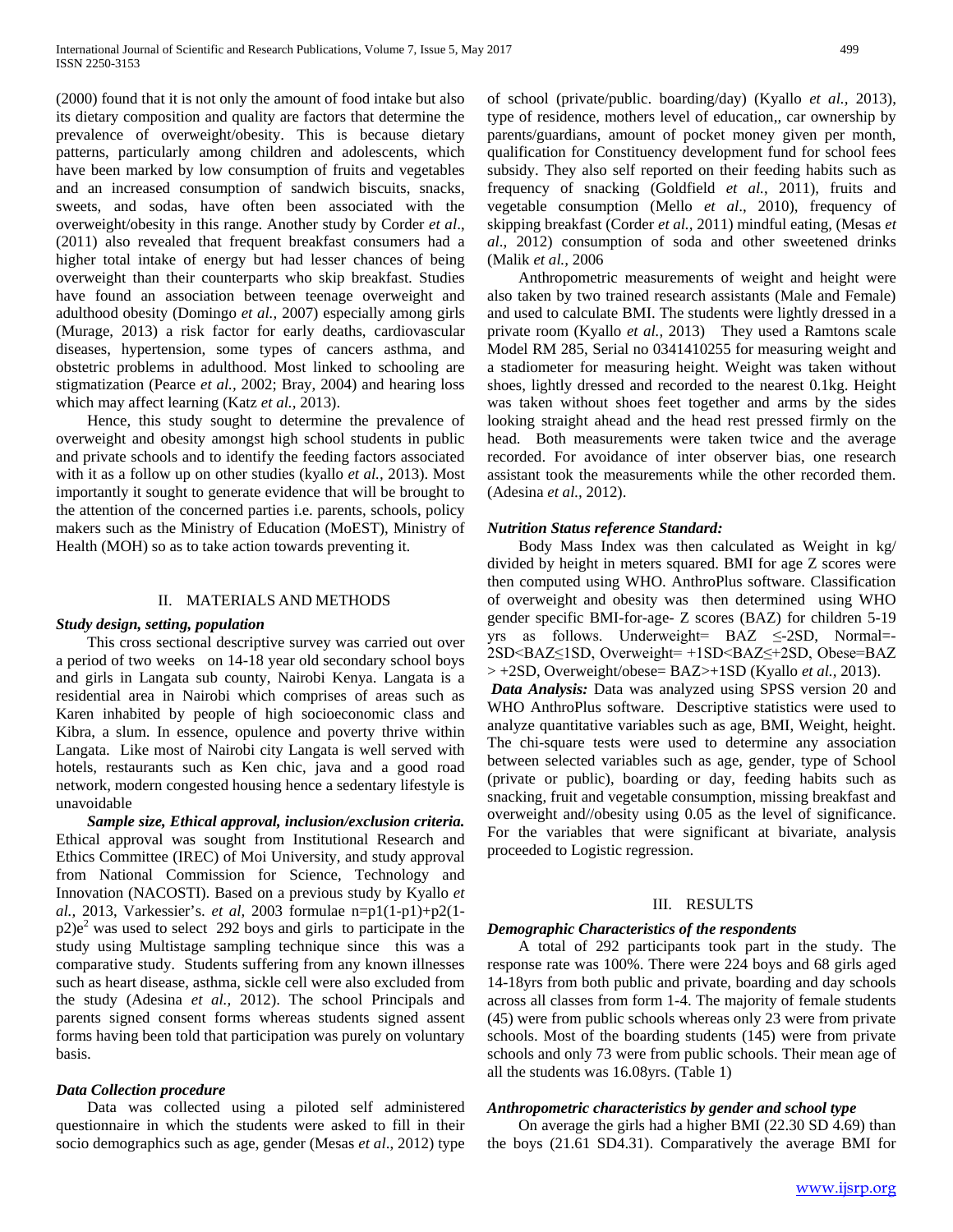students in private schools (22.73) was higher than in public (21.36). (Table 2)

# *Nutrition status of students by school type and gender*

 According to table 3 overweight and obesity was higher in private (23.45%) than public (12.24%) schools. Overweight and

obesity among boys in private schools (23%), was 2.3 times higher than among boys in public schools (9.8%). Girls in private schools were 1.5 times likely to be overweight or obese (26.1%) than their counterparts in public schools (17.8%

| Demographic characteristics of the students | $\mathbf n$<br>$(N = 292)$ | Percentage       | Public<br>$n$ (%)  | Private<br>$n$ (%) |
|---------------------------------------------|----------------------------|------------------|--------------------|--------------------|
| Gender:                                     |                            |                  |                    |                    |
| $\rm Male$                                  | 224                        | 76.7             | 102(45.5)          | 122(54.5)          |
| Female                                      | 68                         | 23.3             | 45(66.2)           | 23(33.8)           |
| Type of School:                             |                            |                  |                    |                    |
| Private                                     | 145                        | 49.7             |                    |                    |
| Public                                      | 147                        | 50.3             |                    |                    |
| Age:                                        |                            |                  |                    |                    |
| 14                                          | 46                         | 15.8             | 15(32.6)           | 31(67.4)           |
| $15\,$                                      | 51                         | 17.5             | 22(43.1)           | 29 (56.7)          |
| $16\,$                                      | 71                         | 24.3             | 33 (46.5)          | 38 (53.5)          |
| $17\,$                                      | 82                         | 28.1             | 48 (58.5)          | 34(41.5)           |
| 18                                          | $42\,$                     | 14.4             | 29(69.0)           | 13(31.0)           |
| Known Health Conditions:                    |                            |                  |                    |                    |
| Yes                                         | $\boldsymbol{0}$           | $\boldsymbol{0}$ | $0\left( 0\right)$ | 0(0)               |
| $\rm No$                                    | 292                        | $100\,$          | 147(50.3)          | 145 (49.7)         |
| Class:                                      |                            |                  |                    |                    |
| Form $1\,$                                  | $80\,$                     | 27.4             | 41 (51.2)          | 39 (48.8)          |
| Form 2                                      | 78                         | 26.7             | 36(46.2)           | 42(53.8)           |
| Form 3                                      | 73                         | $25\,$           | 41 (56.2)          | 32(43.8)           |
| Form 4                                      | 61                         | 20.9             | 29 (47.5)          | 32(52.5)           |
| Boarder/Day Scholar                         |                            |                  |                    |                    |
| Boarder                                     | 218                        | 74.7             | 73 (33.5)          | 145(66.5)          |
| Day Scholar                                 | 74                         | 25.3             | 74 (100)           | 0(0)               |

## **Table 1: Demographic characteristics of the students by type of school (n=292)**

## **Table 2 Anthropometric characteristics by gender and school type**

|               | All (Mean, SD) |                 | Private Schools (Mean, SD) |               | Public Schools (Mean, SD) |               |
|---------------|----------------|-----------------|----------------------------|---------------|---------------------------|---------------|
|               | Male $n=224$   | Female $n = 68$ | Male $n=122$               | Female $n=23$ | Male $n=102$              | Female $n=45$ |
| Weight $(Kg)$ | 60.49(11.60)   | 57.24 (9.18)    | 61.82 (12.39)              | 55.55 (8.44)  | 58.89 (10.43)             | 58.10 (9.51)  |
| Height $(m)$  | 1.68(0.1)      | 1.61(0.10)      | 1.67(0.10)                 | 1.57(0.14)    | 1.68(0.09)                | 1.63(0.07)    |
| Mean BMI      | 21.61(4.31)    | 22.30(4.69)     | 22.20(4.68)                | 23.26(6.35)   | 20.90 (3.72)              | 21.82(3.55)   |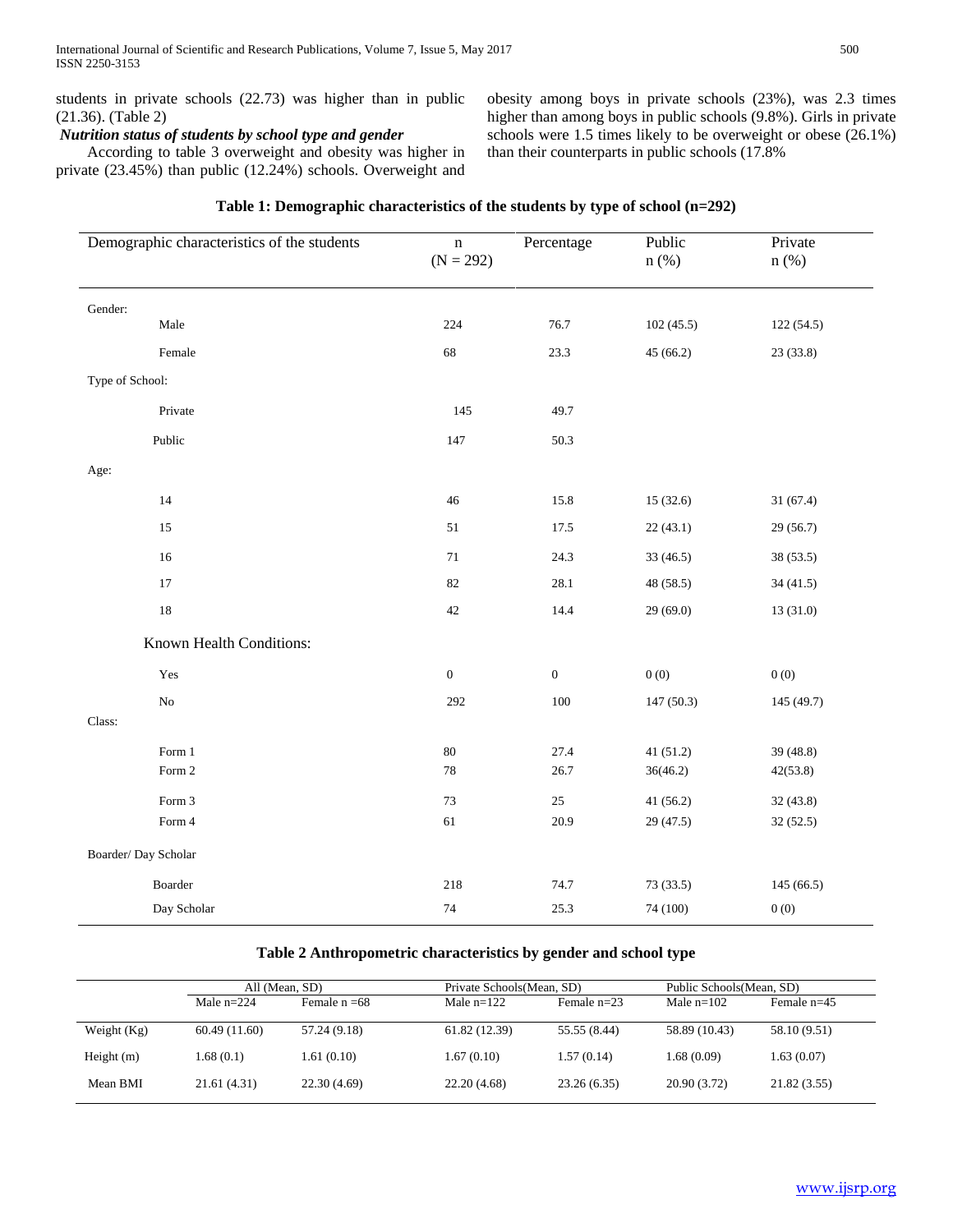|                                               | All |                      |                     | Private Schools   |                    | <b>Public Schools</b> |                       |
|-----------------------------------------------|-----|----------------------|---------------------|-------------------|--------------------|-----------------------|-----------------------|
|                                               |     | Private $n=145$<br>% | Public $n=147$<br>% | Male $n=122$<br>% | Female $n=23$<br>% | Male $n=102$<br>%     | Female $n=45$<br>$\%$ |
| Underweight                                   |     | 2.8                  | 4.8                 | 3.3               | $0.0\,$            | 5.9                   | 2.2                   |
| Normal                                        |     | 73.8                 | 83.0                | 73.8              | 73.9               | 84.3                  | 80                    |
| Overweight                                    |     | 10.3                 | 7.5                 | 10.7              | 8.7                | 5.9                   | 11.1                  |
| Obese                                         |     | 13.1                 | 4.8                 | 12.3              | 17.4               | 3.9                   | 6.7                   |
| Overweight & Obese                            |     | 23.4                 | 12.3                | 23.0              | 26.1               | 9.8                   | 17.8                  |
| <b>PREVALENCE</b><br><b>OVERWEGHT/OBESITY</b> | OF  | 17.8                 |                     | 23.45             |                    | 12.24                 |                       |

## **Table 3: Nutrition status of students by school type and gender**

## **Socio demographic characteristics of OWO students and the normal weight students**

 There was a significant difference in OWO rates based on the type of school ( $p=0.047$ ), being a boarder or a day-scholar  $(p=0.0020)$  and ownership of car(s) by parents  $(p=0.028)$ . However within the schools there was no significant difference in overweight and obesity rates between boys and girls  $(p=0.05)$ (Table 3). The average monthly Pocket money for the OWO students was higher (Ksh.1, 586.4) than the average monthly

pocket money for the normal weight students (Ksh.1, 111.5) across all ages. 16yrs had the highest proportion of the normal weight students (92.96%) and only (7.04% were overweight and obese. Prevalence of OWO had a positive association with class, gradually increasing from form 1-4 (f1:15%, f2: 17.95%, f3: 19.18%, and f4: 19.67%). (Table 4)

|  | Table 4: Comparison of demographic characteristics of the normal weight and OWO students |  |
|--|------------------------------------------------------------------------------------------|--|
|  |                                                                                          |  |

| Socio-Demographic Factors    |                            | Normal weight<br>$(\%)$ | Overweight &<br>Obese $(\% )$ | p-value   |
|------------------------------|----------------------------|-------------------------|-------------------------------|-----------|
| Type of School:              |                            |                         |                               |           |
| Private                      |                            | 76.55                   | 23.45                         | $0.047 *$ |
| Public                       |                            | 87.76                   | 12.24                         |           |
| Boarder/Day Scholar:         |                            |                         |                               |           |
| $\mbox{\bf Boarder}$         |                            | 78.44                   | 21.56                         | $0.020*$  |
| Day Scholars                 |                            | 93.24                   | 6.76                          |           |
| Mother's Level of Education: |                            |                         |                               |           |
|                              | Did not finish high school | 85.29                   | 14.71                         | 0.288     |
| Diploma                      |                            | 90.00                   | 10.00                         |           |
| Degree                       |                            | 77.27                   | 22.73                         |           |
| Age:                         |                            |                         |                               |           |
| 14                           |                            | 78.26                   | 21.74                         |           |
| 15                           |                            | 75.55                   | 27.45                         | 0.065     |
| 16                           |                            | 92.96                   | 7.04                          |           |
| 17                           |                            | 81.70                   | 18.29                         |           |
| 18                           |                            | 80.95                   | 19.05                         |           |
| Gender:                      |                            |                         |                               |           |

0.653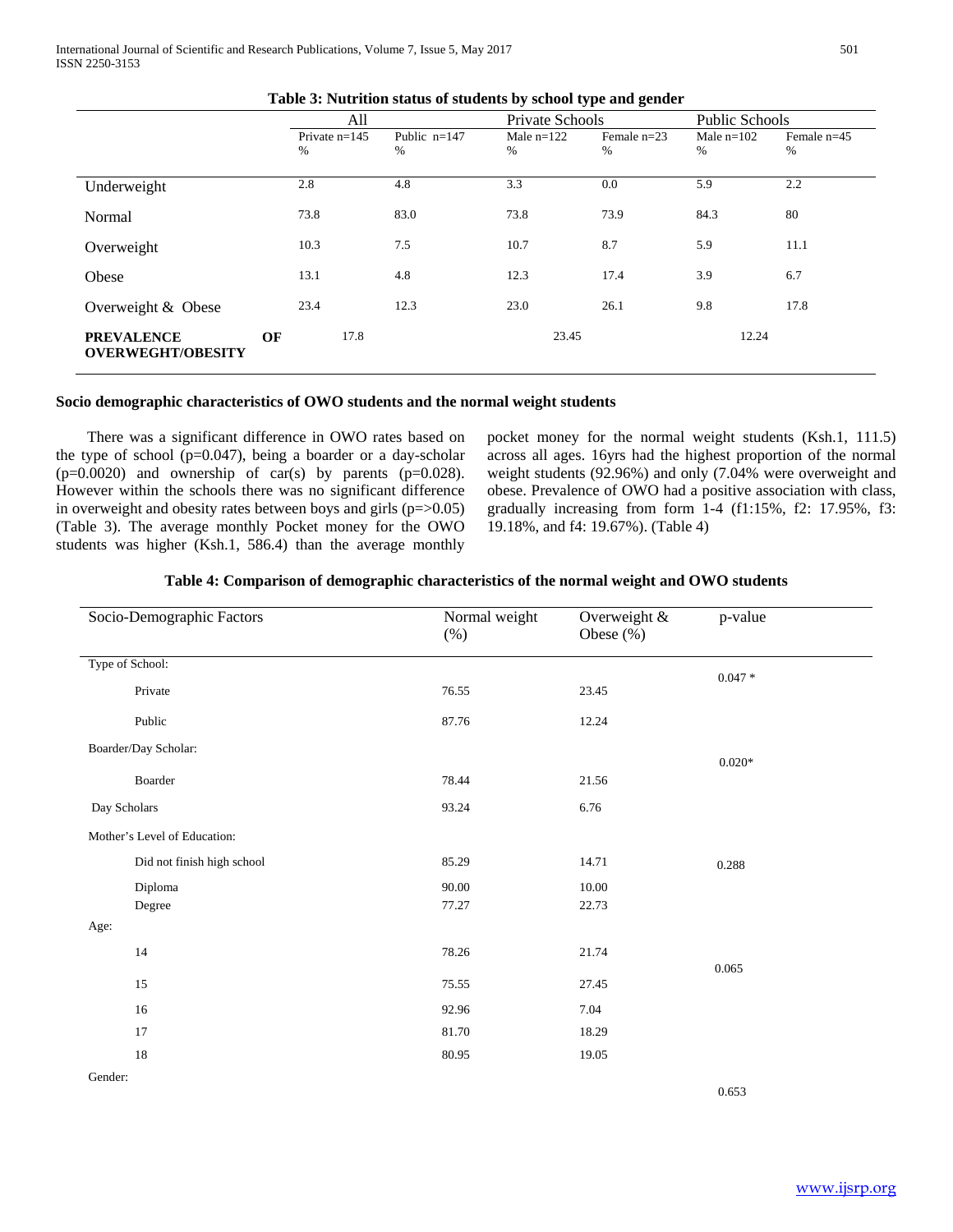|        | Male                 | 83.04 | 16.96 |          |
|--------|----------------------|-------|-------|----------|
|        | Female               | 79.41 | 20.59 |          |
| Class: |                      |       |       |          |
|        | F1                   | 85.00 | 15.00 | 0.782    |
|        | F2                   | 82.05 | 17.95 |          |
|        | F3                   | 80.82 | 19.18 |          |
|        | F4                   | 80.33 | 19.67 |          |
|        | Parent car ownership |       |       |          |
|        | Yes                  | 77.02 | 22.98 | $0.028*$ |
|        | No                   | 88.55 | 11.45 |          |
|        |                      |       |       |          |

\* p<0.05, statistically significant

## **Feeding habits associated with overweight and obesity.**

 Genetics predisposes one to OWO, however environmental factors such as poor feeding habits greatly influence overweight and obesity.

 Three-day feeding was used as the yardstick in this study and information on the weekly feeding habits was collected whereas 2 meals was the yardstick for the daily feeding habits. The study revealed that 41.2% of the students who cared about the portion size of food they ate were overweight /obese compared to 58.8% of those who did not care about the portion size of food they ate. This habit together with how often a student ate snacks after or between meals per week as well as how often they drank water before meals in a day had p- values of less than 0.05, (Table 5.) and their analysis proceeded to the logistic regression level.

## **Table 5: Feeding habits of the normal weight vs. OWO students**

| Feeding Habit              |                                          | Normal weight (%) | Overweight & Obese<br>(% ) | p-value  |
|----------------------------|------------------------------------------|-------------------|----------------------------|----------|
| Missed breakfast in a week |                                          |                   |                            |          |
|                            | Less than 3 days                         | 81.51             | 18.49                      | 0.974    |
|                            | 3 or more days                           | 88.89             | 11.11                      |          |
|                            | Snacks consumption in a week             |                   |                            |          |
|                            | Less than 3 days                         | 78.91             | 21.09                      | $0.019*$ |
|                            | 3 or more days                           | 84.76             | 15.24                      |          |
|                            | Daily 3 servings of fruits in a week     |                   |                            | 0.203    |
|                            | Less than 3 days                         | 89.02             | 10.98                      |          |
|                            | 3 or more days                           | 79.52             | 20.48                      |          |
|                            | Daily 2 servings of vegetables in a week |                   |                            |          |
|                            | Less than 3 days                         | 88.95             | 11.05                      | 0.124    |
|                            | 3 or more days                           | 71.17             | 28.83                      |          |
|                            | Sweetened juices consumption in a week   |                   |                            |          |
|                            | Less than 3 days                         | 74.34             | 25.66                      | 0.074    |
|                            | 3 or more days                           | 87.15             | 12.85                      |          |
|                            | Control of amount of food eaten in day   |                   |                            |          |
|                            | Less than 3 times<br>3 or more times     | 90.48<br>79.91    | 9.52<br>20.09              | 0.169    |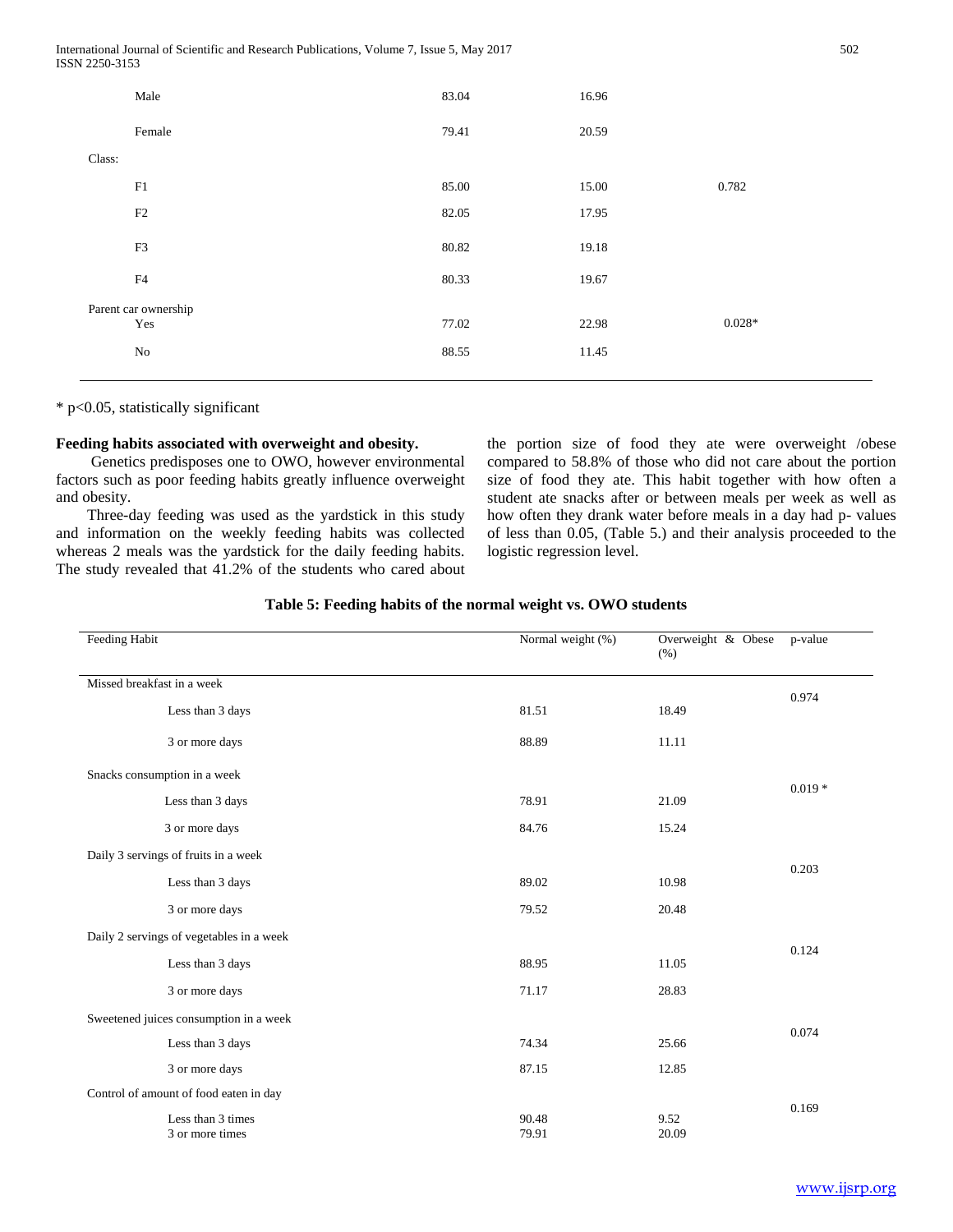International Journal of Scientific and Research Publications, Volume 7, Issue 5, May 2017 503 ISSN 2250-3153

| Consumption of water before meals in a day                                 |       |       |          |
|----------------------------------------------------------------------------|-------|-------|----------|
| Less than 3 times                                                          | 76.60 | 23.40 | $0.049*$ |
| 3 or more times                                                            | 84.85 | 15.15 |          |
| Adding blue band or margarine to cooked food in a day<br>Less than 3 times | 72.73 | 27.27 | 0.2000   |
| 3 or more times                                                            | 82.56 | 17.44 |          |
| Caring about portion size                                                  |       |       | $0.002*$ |
| Yes                                                                        | 61.8  | 41.2  |          |
| No                                                                         | 38.2  | 58.5  |          |

\*=p<0.05, statistically significant

# *Predictors of overweight and obesity*

 The Chi-square Tests were used to determine if there was any significance between the variables and OWO status. The 7 variables that were found to have an association with OWO status at bivariate level were included in the logistic regression analysis. Logistic regression analysis was employed to determine which variables could best predict OWO status.

 The only demographic predictor that made a significant difference in rates of OWO was being a' boarder or a day scholar.'  $p = 0.004$ . This shows that chances of a student being OWO were affected by whether he/she was a boarder or a day scholar. Boarders were 2.34 times more likely to be OWO compared to day scholars (OR 2.34, C.I: 0.88-

 .623). The type of school the student attended did not make any significant difference in OWO rates (sig. 0.809 > 0.05).Parents' car(s) ownership was the only socio-economic predictor that made a significant difference in OWO rates (sig. 0.004). The chances of being OWO were 2.36 times higher among students whose parents owned car(s) compared to those whose parents did not own a car (OR 2.358, C.I.: 1.35- 4.226). The analysis further revealed that caring about portion size of food eaten was the only feeding habit predictor that made a significant difference in OWO rates (sig. 0.008). The chances of being OWO were 2.31 times higher amongst those who did not care about the portion size of food they ate compared to those who cared (OR 2.308, C.I.: 1.247-4.272).

## IV. DISCUSSION

#### *Prevalence of OWO among secondary school students.*

 The prevalence of OWO in this study was found to be 17.8% and was significantly higher in private than public schools suggesting a positive association with socio economic status. This study assumed that private schools serve those from high socio economic status whereas public schools serve those from low socio economic status since the school fees is low at Ksh 53000 (MoEST, 2014) due to government subsidy This finding is similar to many studies (Adesina *et al.,* 2012, Kyallo *et al*., 2013, H. T. Le *et al.,* 2013, Ene-obong *et al.,* 2012). A higher SES increases a household's purchasing power particularly of high calories food such as sweets, chocolates, junk. This together with decreased physical activity greatly contributes to fat accumulation in most population groups (Adamo *et al*., 2011, Adesina *et al*., 2012, H.T. Le *et al*., 2013, Kyallo *et al*., 2013).

However these findings are different from (Dehghan *et al*., 2005) where the prevalence of OWO among children in the US was almost twice the prevalence in this study at 36% (25% overweight and 11% obese). This is not surprising because comparatively US is a stronger economy than Kenya given that studies have found a positive association between OWO and high SES. After finding a higher prevalence among girls, Adesina *et al*., (2012) concluded that this could be because adolescent girls usually have an increase in fat mass as opposed to boys whose fat mass stabilizes and instead increase their fat free mass. Car(s) ownership was a significant factor (p=0.028) to OWO. The odds of being OWO were2.3 times higher amongst students whose parents own car(s) compared to those students whose parents didn't own car(s). For the students whose parents owned cars, 22.98% were OWO compared to just 11.45% of those whose parents did not own cars. In Kenya currently, owning a car(s) is a symbol of high SES. The fact that it had a positive association with OWO in this study is a pointer to the positive association between OWO and SES. Being in boarding or day schooling made a significant difference in OWO rates (p=0.020) as the odds of being OWO was 2.3 times higher amongst boarders compared to day scholars. Therefore it is conclusive that being a day scholar had a protective effect on the students. This is not surprising because there were no private day schools in the study as all private schools were boarding schools whereas in the public schools category there were day scholars. This again supports the association between OWO and SES. The day scholars may also be accessing healthier foods prepared at home (Adesina *et al*., 2012). Additionally they could be walking to school which helps in shedding off some weight). Food insecurity has also been found to have an association with overweight among low income families especially among women. A possible explanation for this could be that high calorific foods are cheaper than fruits, vegetables, lean meats and fiber rich foods (Mello *et al.,* 2010).

## *Feeding habits associated with overweight and obesity*

 The frequency of snacking between meals made a significant difference in OWO rates in this study  $(p=0.019)$ similar to (Marin-Guerrero *et al*., 2008) and contrary to other studies (Adesina *et al*., 2012, Field *et al*., (2004), Phillips *et al*., 2004). However the study by Field *et al*., (2004) had limitations as the sample size was not a random representative of all the adolescents of the US. Snacks may cause overweight threefold. First and foremost most snacks are fatty and therefore laden with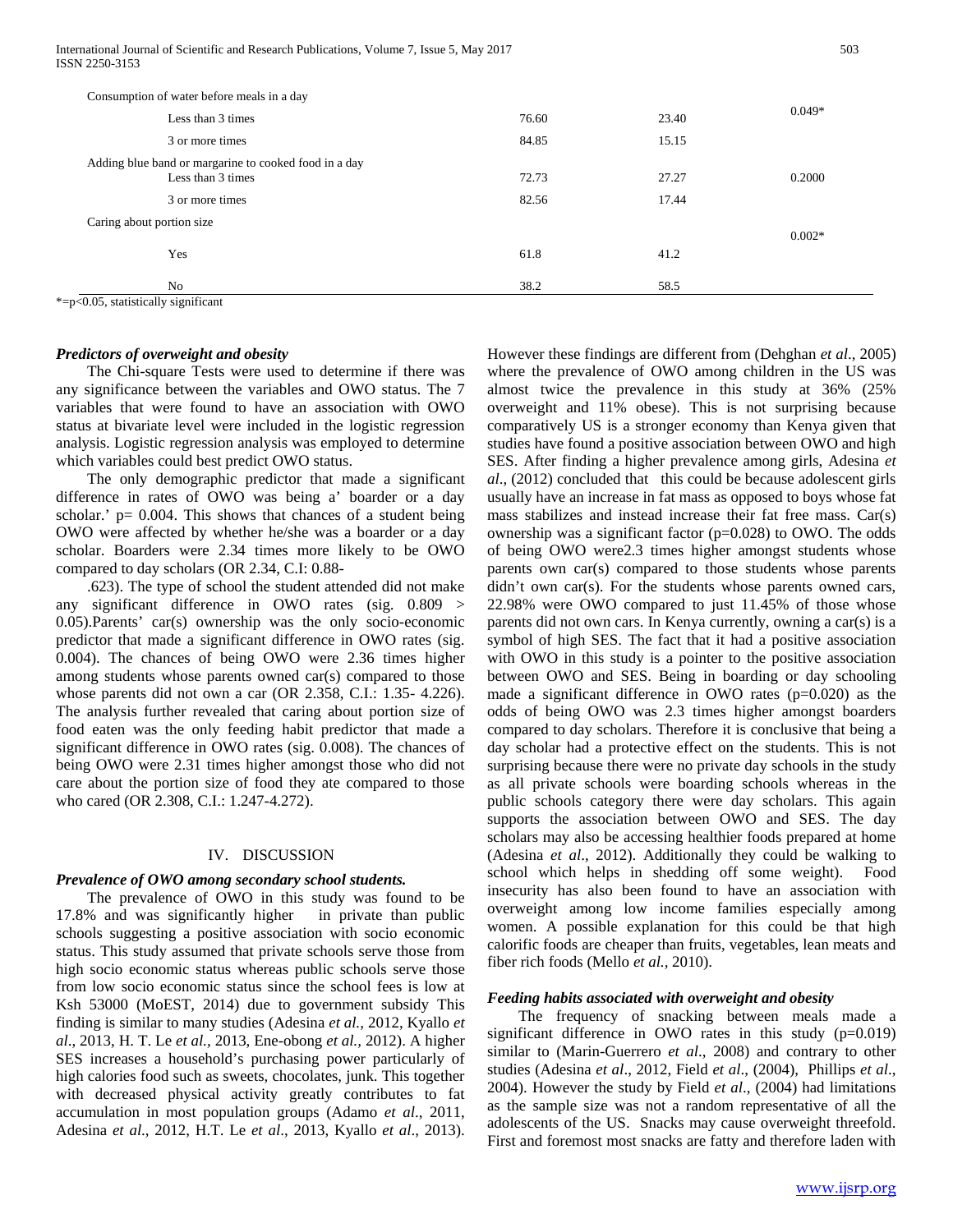calories, secondly they are eaten together with but not replacing meals and lastly sweet snacks may promote hunger and appetite and thus promote eating. Caring about portion size of food to eat had a significant association with OWO similar to (Mesas *et al*., 2012). When OWO students were compared to their normal weight counterparts, only 41.2% p=0.002 reported caring about the amount of food they ate and a majority (58.8%) reported not caring at all in comparison to the normal weight students who 61.8% cared about how much they ate and only 38.2% did not care. However the author could not get similar studies on this, but given that majority of the students ate a lot of snacks across all ages as discussed earlier, If they ate them in large quantities then OWO was inevitable since snacking may cause OWO as stated earlier by Field *et al.,* (2004). It is evident that being careful about portion size of food to eat can be a useful weight control measure. Small reductions in amount of food eaten can be a useful strategy to reduce energy intake. (Lewis *et al.,* 2015). Corder *et al*., (2011) also found that frequent breakfast consumers had lesser chances of becoming overweight. He therefore concluded that possibly skipping breakfast may lead to apathy and lethargy which may in turn lead to a reduction in Physical activity and hence enhance weight gain .However the teenagers' poor feeding could be fueled by the school and home environments because when all students were asked why they didn't eat 3 servings of fruits and 2 servings of vegetables per day, a majority (74.1%) reported that the fruits were not available at school/home daily whereas again 52.8% reported that the vegetables were not available at home/school daily.

## ACKNOWLEDGMENT

 We thank Moi University for allowing Constance to pursue her Master's degree in Public health. We acknowledge all the individuals and institutions that supported this study through cooperation, ideas and technical support. We are also thankful to the students, parents, research assistants, School principals who made it possible to conduct this research.

#### COMPETING INTERESTS

The authors declare that they have no competing interests

#### **REFERENCES**

- [1] Adamo, K. B., Sheel, A. W., Onywera, V., Waudo, J., Boit, M., & Tremblay, M. S., (2011). Child obesity and fitness levels among Kenyan and Canadian children from urban and rural environments: A KIDS‐CAN Research Alliance Study. *International Journal of Pediatric Obesity*, *6*(2Part2), e225-e232.
- [2] Adesina, A. F. Oliemen, P, Anochie, I &Akani, A, N., (2012). "Weight status of adolescents in secondary schools in Port Harcourt using Body Mass Index BMI)."*Italian Journal of Pediatrics*38:31
- [3] Bray, G. A., (2004). Medical consequences of obesity. The journal of clinical endocrinology and metabolism. Vol.89 No. 6 2583-2589. Doi:10.1210/jc.2004-0535
- [4] Corder, K., Van Sluijs, E. M .F., Steele, R. M., Stephen, A. M., Dunn, V., Bamber, D., Goodyer, I., Griffin, S. J., & Ekelund, U., (2011). Breakfast consumption and physical activity in British adolescents. *British Journal of Nutrition*, *105*(2), 316.
- [5] Dehghan, M., Akhar-Danesh, N., & Merchant, A.T., (2005). "Childhood obesity: prevalence and prevention." *Nutrition journal,* 4 (1), 2
- [6] Domingo, B., Coxson, K., Pletcher, P., Lightwood, M. J., & Goldman, L. (2007). Adolescent overweight and future adult coronary heart disease. *New England Journal of Medicine*, *357*(23), 2371-2379
- [7] Ene-Obong, H., Ibeanu V, Onuoha N. & Ejekwu A. (2012) Prevalence of overweight obesity and thinness among urban school aged children and adolescents in southern Nigeria. Food and Nutrition Bulletin 33 :( 4) 242-50
- [8] Field, A .E., Austin, S .B., Gillman, M.W., Rosner, B., Rockett, H.R., & Golditz, G. A., (2004). Snack food intake does not predict weight change among children and adolescents. *International Journal of Obesity*, *28*(10), 1210-121.
- [9] Goldfield, G. S., Murray, M, A., Buchholz, A., Henderson, K., Obeid, N., Kukaswadia, A., & Flament.M .F. (2011).Family meals and body mass index among adolescents; Effects of gender Applied Physiology Nutrition and Metabolism. NRC Research Press. 36 ;( 4) 539-546 10.1139/h11-049
- [10] Guerrero A.C.M., Gutierrez-Fisac, J. L., Guallar-Castillon, P., Banegas, J. R., & Rodriguez-Artelajo, F., (2008). Eating behaviours and obesity in the adult population of Spain.*British journal of nutrition* (2008), 100, 1142-1148 doi: 10.1017/S0007114508966137
- [11] Hanley A. J., Harris, S. B., Gittelsohn J., Wolever, T. M., Saksvig, B., &Zinman B., (2000). "Overweight among children and adolescents in a Native Canadian community: prevalence and associated factors."*American Journal of Clinical Nutrition*; 71 :( 3), 693-700.
- [12] Katz, L. A., Katz, K., Liu, Y.-H., Kim, S. & Weitzman, M. (2013). Obesity is associated with sensorineural hearing loss in adolescents. The Laryngoscope.doi: 10.1002/lary.24244
- [13] Kenya National Bureau of Statistics (KNBS) & ICF Macro. (2010). *Kenya Demographic and Health Survey 2008-09*. Calverton, Maryland: KNBS and ICF Macro.
- [14] Kenya National Bureau of Statistics (KNBS) & ICF Macro. (2014). *Kenya Demographic and Health Survey 2014-2015* Calverton, Maryland: KNBS and ICF Macro.
- [15] Kyallo, F., Makokha, A., & Mwangi, A .M. (2013).Overweight and obesity among public and private primary school children in Nairobi Kenya .Vol.5, N0.8A3, 85-90 .Doi: 10.4236/ health.2013.58A3012.
- [16] Le, H., Vu, N., Huyen, D. &Toan, N (2013). Overweight obesity and associated factors among secondary school students in a northern city of Vietnam in 2011. Health, 5, 24-29. doi 10.4236/health. 2013. 51004
- [17] Lewis H.B., Ahern A.L., Solis Trapala I., Walker C.G., Reimann. F., Gribble. F.M. &Jebb S.A., (2015). Obesity (Silver Spring).2015 Jul; 23(70; 1362-70.doi 10.1002/cby.21105. E pub 2015 Jun 5
- [18] Malik, V. S., Schulze, M. B., & Hu, F.B., (2006). Intake of sugar sweetened beverages and weight gain: a systematic review. American Journal of Clinical Nutrition. Vol. 84, No. 2 pp 274-288.
- [19] Mello, J. A., Gans, K .M., Risica, P. M., Kirtania, U., Strolla, L. O., & Fournier, L., (2010). How is food insecurity associated with dietary behavior? An analysis with low income, ethnically diverse participants in a Nutrition Intervention study. J. Am Diet Assoc. December; 110(12): 1906- 1911
- [20] Mesas, A .E., Leon-Munoz, L. M., Castillon, P. G., Graciani, A., .Gutierez-Fisac, J. L., Lopez-Garcia, E., Aguilera, M. T., Banegas, J, R., & Rodriguez- Artalejo, F., .(2012). Obesity related eating behaviors in the adult population of Spain, (2008-2010). Obesity reviews 13,858-867
- [21] Ministry of Education Science and Technology Press statement: Issued under article 35(3) that provides that the state shall publish and publicize any important information affecting the Nation. Fees Guidelines for Public Secondary Schools in Kenya. [www.education.go.ke/home/indexphp/downloads/category/1-circulars.](http://www.education.go.ke/home/indexphp/downloads/category/1-circulars.%20Accessed%20on%2013/04/2016)  [Accessed on 13/04/2016](http://www.education.go.ke/home/indexphp/downloads/category/1-circulars.%20Accessed%20on%2013/04/2016)
- [22] Pearce, M. J., Boergers J., & Prinstein, M.J., (2002). Adolescent obesity, overt and relational peer victimization, and romantic relationships .Obesity research, 10; 386-393. Doi; 10.1038/oby .2002.5
- [23] Phillips, S. M., Bandini, L.G., Naumova, E. N., Cyr, H., Colclough, S., Dietz, W.H., & Must, A. (2004). Energy dense snack food intake in adolescence: Longitudinal relationship to weight and fatness. Obesity Research, 12:461-472. Doi:10.1038/oby.2004.52.
- [24] Story, M., Neumark- Sztainer, D., & French, S. (2002). Individual and Environmental Influences on Adolescent eating behaviors. Journal of the American dietetic Association. Vol. 102, Issue 3, pp S40-S51 Doi: 10.1016/S0002-8223(02) 90421-9.